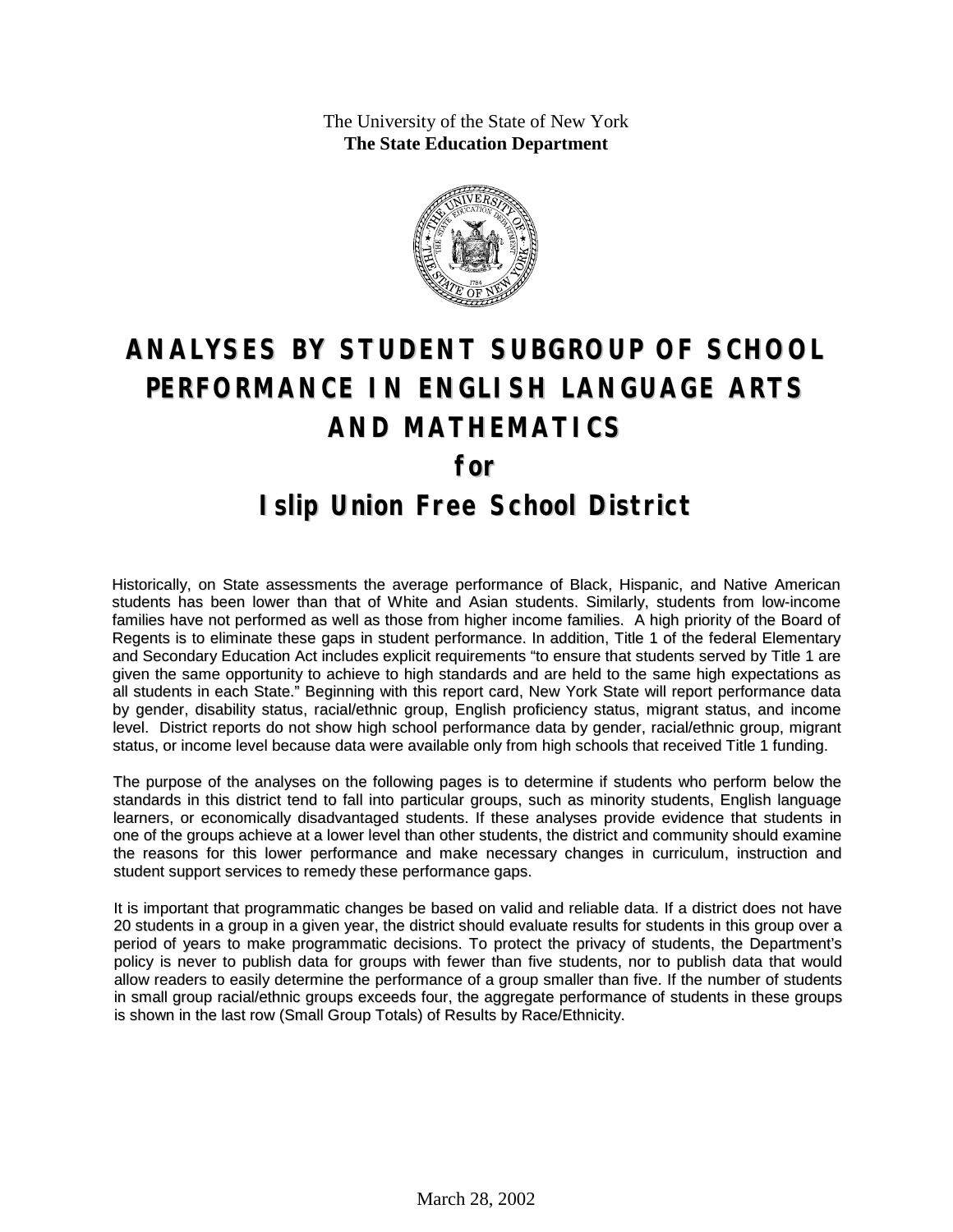# **Elementary English Language Arts**

A description of the performance levels and summary results for all general-education students and all students with disabilities can be found in the *Overview* of the New York State Report Card.

|                                       | <b>Counts of Students</b> |                |                             |                |                 |             |            |       |                  | <b>Percentages</b><br>of Tested |  |
|---------------------------------------|---------------------------|----------------|-----------------------------|----------------|-----------------|-------------|------------|-------|------------------|---------------------------------|--|
| <b>Student Subgroup</b>               | <b>Not Tested</b>         |                |                             |                | <b>Students</b> |             |            |       |                  |                                 |  |
|                                       | <b>ALT</b>                | <b>ELL</b>     | No<br>Valid<br><b>Score</b> | Level<br>1     | Level<br>2      | Level<br>3  | Level<br>4 | Total | Level<br>$2 - 4$ | Level<br>$3 - 4$                |  |
| Results by Race/Ethnicity             |                           |                |                             |                |                 |             |            |       |                  |                                 |  |
| American Indian/Alaskan<br>Native     | $\mathbf 0$               | 0              | 0                           | $\pmb{0}$      | 0               | 0           | 0          | 0     | $0\%$            | 0%                              |  |
| <b>Black</b>                          | $\pmb{0}$                 | 0              | 0                           | 1              | 9               | 7           | 1          | 18    | 94%              | 44%                             |  |
| Hispanic                              | $\mathbf{1}$              | 2              | $\pmb{0}$                   | $\mathbf s$    | $\mathbf S$     | $\mathbf S$ | s          | 16    | $\mathbf s$      | s                               |  |
| Asian or Pacific Islander             | 0                         | 0              | 0                           | $\mathbf s$    | s               | s           | s          | 4     | s                | s                               |  |
| White                                 | $\overline{4}$            | 0              | 0                           | $\overline{7}$ | 59              | 134         | 54         | 254   | 97%              | 74%                             |  |
| Total                                 | 5                         | $\overline{2}$ | $\pmb{0}$                   | 9              | 77              | 147         | 59         | 292   | 97%              | 71%                             |  |
| Small Group Totals (s)                | $\mathbf{1}$              | 2              | 0                           | 1              | 9               | 6           | 4          | 20    | 95%              | 50%                             |  |
| Results by Gender                     |                           |                |                             |                |                 |             |            |       |                  |                                 |  |
| Female                                | $\mathbf{1}$              | 0              | $\pmb{0}$                   | 5              | 34              | 72          | 36         | 147   | 97%              | 73%                             |  |
| Male                                  | 4                         | 2              | $\mathbf 0$                 | 4              | 43              | 75          | 23         | 145   | 97%              | 68%                             |  |
| Total                                 | 5                         | 2              | 0                           | 9              | 77              | 147         | 59         | 292   | 97%              | 71%                             |  |
| Results by English Proficiency Status |                           |                |                             |                |                 |             |            |       |                  |                                 |  |
| <b>English Proficient</b>             | 4                         | 0              | $\pmb{0}$                   | $\mathbf S$    | $\mathbf S$     | $\mathbf S$ | s          | 289   | $\mathbf S$      | $\mathbf s$                     |  |
| <b>Limited English Proficient</b>     | $\mathbf{1}$              | 2              | $\pmb{0}$                   | s              | $\mathbf S$     | s           | s          | 3     | $\mathbf s$      | $\mathbf s$                     |  |
| Total                                 | 5                         | $\overline{2}$ | 0                           | 9              | 77              | 147         | 59         | 292   | 97%              | 71%                             |  |
| Results by Income Level               |                           |                |                             |                |                 |             |            |       |                  |                                 |  |
| Economically<br>Disadvantaged         | $\mathbf{1}$              | 0              | $\mathbf 0$                 | $\mathbf{1}$   | 27              | 20          | 5          | 53    | 98%              | 47%                             |  |
| Not Disadvantaged                     | $\overline{4}$            | $\overline{2}$ | 0                           | 8              | 50              | 127         | 54         | 239   | 97%              | 76%                             |  |
| Total                                 | 5                         | $\overline{2}$ | $\pmb{0}$                   | 9              | 77              | 147         | 59         | 292   | 97%              | 71%                             |  |
| Results by Migrant Status             |                           |                |                             |                |                 |             |            |       |                  |                                 |  |
| <b>Migrant Family</b>                 | 0                         | 0              | $\pmb{0}$                   | $\pmb{0}$      | 0               | $\mathbf 0$ | 0          | 0     | 0%               | 0%                              |  |
| Not Migrant Family                    | 5                         | $\overline{2}$ | $\pmb{0}$                   | 9              | 77              | 147         | 59         | 292   | 97%              | 71%                             |  |
| Total                                 | $\mathbf 5$               | 2              | $\pmb{0}$                   | 9              | 77              | 147         | 59         | 292   | 97%              | 71%                             |  |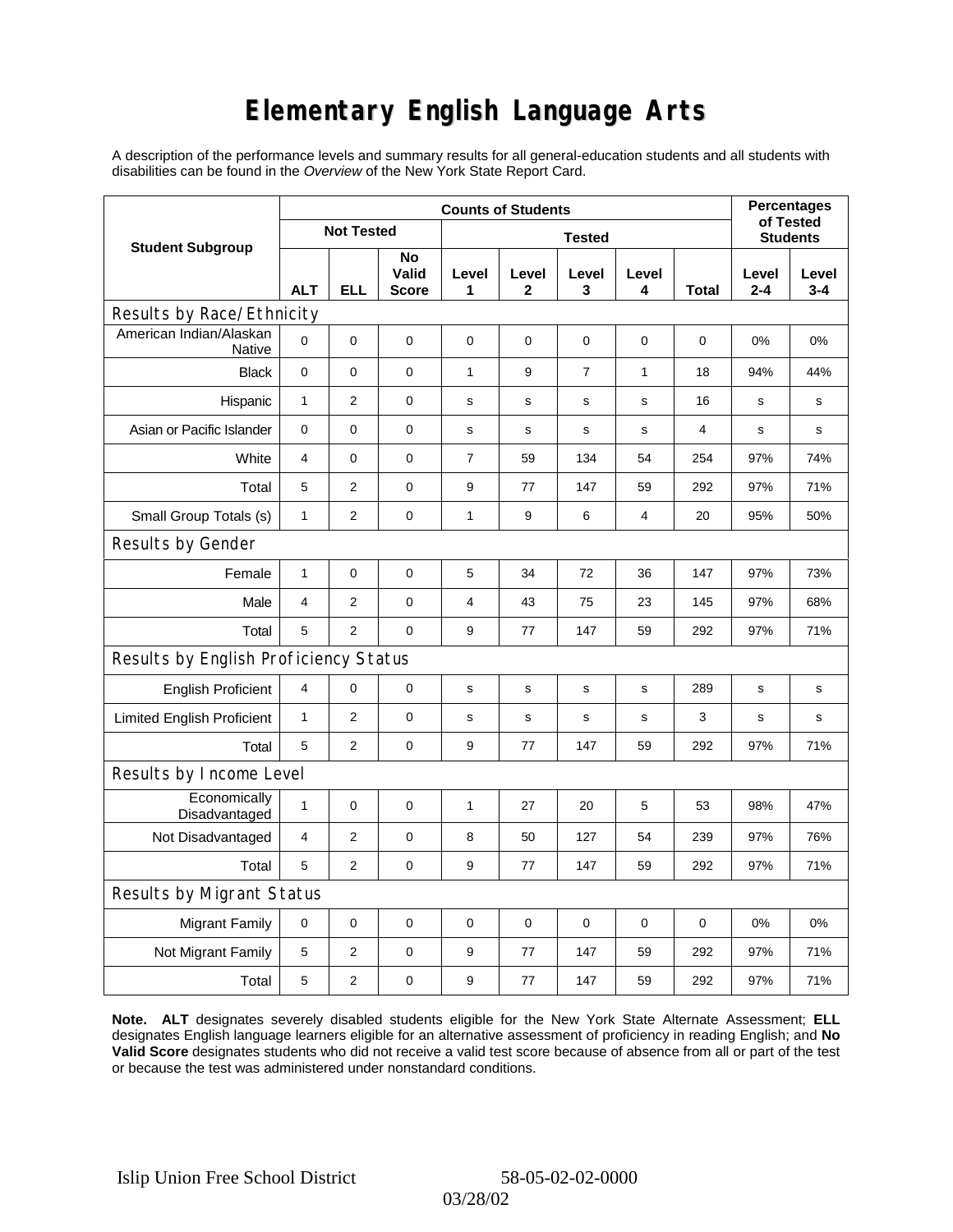# **Elementary Mathematics**

A description of the performance levels and summary results for all general-education students and all students with disabilities can be found in the *Overview* of the New York State Report Card.

|                                          | <b>Counts of Students</b> |                   |                             |                |                |             |                |                | <b>Percentages</b><br>of Tested |                  |
|------------------------------------------|---------------------------|-------------------|-----------------------------|----------------|----------------|-------------|----------------|----------------|---------------------------------|------------------|
| <b>Student Subgroup</b>                  |                           | <b>Not Tested</b> |                             | <b>Tested</b>  |                |             |                |                | <b>Students</b>                 |                  |
|                                          | <b>ALT</b>                | <b>ELL</b>        | No<br>Valid<br><b>Score</b> | Level<br>1     | Level<br>2     | Level<br>3  | Level<br>4     | Total          | Level<br>$2 - 4$                | Level<br>$3 - 4$ |
| Results by Race/Ethnicity                |                           |                   |                             |                |                |             |                |                |                                 |                  |
| American Indian/Alaskan<br><b>Native</b> | 0                         | $\mathbf 0$       | $\mathbf 0$                 | 0              | 0              | 0           | 0              | 0              | 0%                              | 0%               |
| <b>Black</b>                             | 0                         | 0                 | $\pmb{0}$                   | $\mathbf s$    | $\mathbf s$    | s           | $\mathbf s$    | 17             | s                               | s                |
| Hispanic                                 | 0                         | $\mathbf{1}$      | $\mathbf 0$                 | $\overline{2}$ | 6              | 8           | 4              | 20             | 90%                             | 60%              |
| Asian or Pacific Islander                | 0                         | 0                 | $\mathbf 0$                 | s              | $\mathbf s$    | $\mathbf s$ | $\mathbf s$    | 4              | s                               | s                |
| White                                    | 4                         | $\mathbf{1}$      | 0                           | 6              | 38             | 136         | 76             | 256            | 98%                             | 83%              |
| Total                                    | 4                         | $\overline{2}$    | $\pmb{0}$                   | 9              | 51             | 155         | 82             | 297            | 97%                             | 80%              |
| Small Group Totals (s)                   | 0                         | 0                 | $\mathbf 0$                 | 1              | $\overline{7}$ | 11          | $\overline{2}$ | 21             | 95%                             | 62%              |
| Results by Gender                        |                           |                   |                             |                |                |             |                |                |                                 |                  |
| Female                                   | $\mathbf{1}$              | $\mathsf 0$       | $\pmb{0}$                   | $\overline{7}$ | 19             | 84          | 39             | 149            | 95%                             | 83%              |
| Male                                     | 3                         | $\overline{2}$    | $\mathbf 0$                 | 2              | 32             | 71          | 43             | 148            | 99%                             | 77%              |
| Total                                    | $\overline{4}$            | $\overline{2}$    | $\mathbf 0$                 | 9              | 51             | 155         | 82             | 297            | 97%                             | 80%              |
| Results by English Proficiency Status    |                           |                   |                             |                |                |             |                |                |                                 |                  |
| <b>English Proficient</b>                | 4                         | 0                 | $\mathbf 0$                 | 9              | 49             | 151         | 81             | 290            | 97%                             | 80%              |
| <b>Limited English Proficient</b>        | 0                         | $\overline{2}$    | $\mathbf 0$                 | $\pmb{0}$      | $\overline{2}$ | 4           | 1              | $\overline{7}$ | 100%                            | 71%              |
| Total                                    | $\overline{4}$            | $\overline{2}$    | $\mathbf 0$                 | 9              | 51             | 155         | 82             | 297            | 97%                             | 80%              |
| Results by Income Level                  |                           |                   |                             |                |                |             |                |                |                                 |                  |
| Economically<br>Disadvantaged            | 0                         | 1                 | $\mathbf 0$                 | 1              | 15             | 28          | 9              | 53             | 98%                             | 70%              |
| Not Disadvantaged                        | 4                         | $\mathbf{1}$      | $\mathbf 0$                 | 8              | 36             | 127         | 73             | 244            | 97%                             | 82%              |
| Total                                    | $\overline{4}$            | 2                 | 0                           | 9              | 51             | 155         | 82             | 297            | 97%                             | 80%              |
| Results by Migrant Status                |                           |                   |                             |                |                |             |                |                |                                 |                  |
| <b>Migrant Family</b>                    | $\mathbf 0$               | 0                 | $\pmb{0}$                   | $\mathbf 0$    | $\mathbf 0$    | 0           | 0              | $\mathbf 0$    | 0%                              | 0%               |
| Not Migrant Family                       | $\overline{4}$            | 2                 | 0                           | 9              | 51             | 155         | 82             | 297            | 97%                             | 80%              |
| Total                                    | $\overline{4}$            | $\overline{2}$    | 0                           | 9              | 51             | 155         | 82             | 297            | 97%                             | 80%              |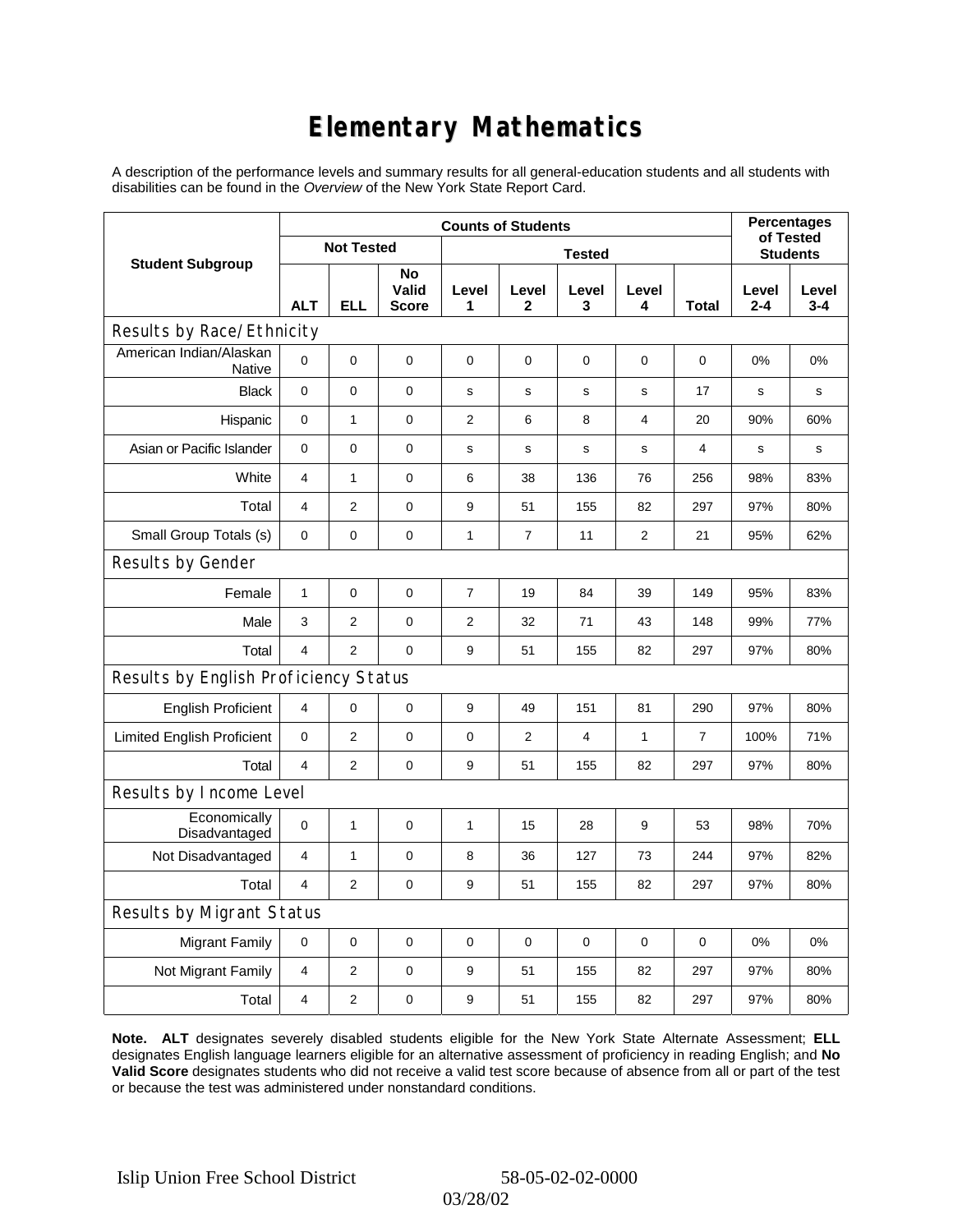### **Middle-Level English Language Arts**

A description of the performance levels and summary results for all general-education students and all students with disabilities can be found in the *Overview* of the New York State Report Card.

|                                       | <b>Counts of Students</b> |                |                      |                |              |                 |                |             | <b>Percentages</b><br>of Tested |              |
|---------------------------------------|---------------------------|----------------|----------------------|----------------|--------------|-----------------|----------------|-------------|---------------------------------|--------------|
| <b>Student Subgroup</b>               | <b>Not Tested</b>         |                |                      |                |              | <b>Students</b> |                |             |                                 |              |
|                                       | <b>ALT</b>                | <b>ELL</b>     | No<br>Valid<br>Score | Level<br>1     | Level<br>2   | Level<br>3      | Level<br>4     | Total       | Level<br>2-4                    | Level<br>3-4 |
| Results by Race/Ethnicity             |                           |                |                      |                |              |                 |                |             |                                 |              |
| American Indian/Alaskan<br>Native     | 0                         | $\mathbf 0$    | $\mathbf 0$          | $\mathbf s$    | s            | s               | s              | 1           | s                               | s            |
| <b>Black</b>                          | $\mathbf{1}$              | 0              | $\mathbf 0$          | $\overline{2}$ | 6            | 3               | $\mathbf 0$    | 11          | 82%                             | 27%          |
| Hispanic                              | 0                         | $\mathbf 0$    | $\pmb{0}$            | $\overline{2}$ | 13           | 9               | $\overline{2}$ | 26          | 92%                             | 42%          |
| Asian or Pacific Islander             | 1                         | 0              | 0                    | s              | $\mathbf s$  | $\mathbf s$     | $\mathbf s$    | 5           | $\mathbf s$                     | s            |
| White                                 | 3                         | 3              | $\pmb{0}$            | 10             | 89           | 111             | 29             | 239         | 96%                             | 59%          |
| Total                                 | 5                         | 3              | $\pmb{0}$            | 14             | 109          | 127             | 32             | 282         | 95%                             | 56%          |
| Small Group Totals (s)                | $\mathbf{1}$              | 0              | $\pmb{0}$            | $\pmb{0}$      | $\mathbf{1}$ | 4               | $\mathbf{1}$   | 6           | 100%                            | 83%          |
| Results by Gender                     |                           |                |                      |                |              |                 |                |             |                                 |              |
| Female                                | 1                         | 1              | $\pmb{0}$            | $\overline{4}$ | 42           | 70              | 23             | 139         | 97%                             | 67%          |
| Male                                  | $\overline{4}$            | $\overline{2}$ | $\mathbf 0$          | 10             | 67           | 57              | 9              | 143         | 93%                             | 46%          |
| Total                                 | 5                         | 3              | $\mathbf 0$          | 14             | 109          | 127             | 32             | 282         | 95%                             | 56%          |
| Results by English Proficiency Status |                           |                |                      |                |              |                 |                |             |                                 |              |
| <b>English Proficient</b>             | 5                         | 0              | $\mathbf 0$          | 14             | 109          | 127             | 32             | 282         | 95%                             | 56%          |
| <b>Limited English Proficient</b>     | 0                         | 3              | $\pmb{0}$            | 0              | $\mathbf 0$  | 0               | 0              | $\mathbf 0$ | 0%                              | 0%           |
| Total                                 | 5                         | 3              | 0                    | 14             | 109          | 127             | 32             | 282         | 95%                             | 56%          |
| Results by Income Level               |                           |                |                      |                |              |                 |                |             |                                 |              |
| Economically<br>Disadvantaged         | $\overline{2}$            | 1              | $\mathbf 0$          | 1              | 13           | 10              | $\pmb{0}$      | 24          | 96%                             | 42%          |
| Not Disadvantaged                     | 3                         | 2              | $\pmb{0}$            | 13             | 96           | 117             | 32             | 258         | 95%                             | 58%          |
| Total                                 | 5                         | 3              | $\mathbf 0$          | 14             | 109          | 127             | 32             | 282         | 95%                             | 56%          |
| <b>Results by Migrant Status</b>      |                           |                |                      |                |              |                 |                |             |                                 |              |
| <b>Migrant Family</b>                 | 0                         | 0              | $\pmb{0}$            | $\mathbf 0$    | $\mathbf 0$  | 0               | $\mathbf 0$    | $\mathbf 0$ | 0%                              | 0%           |
| Not Migrant Family                    | 5                         | 3              | $\mathbf 0$          | 14             | 109          | 127             | 32             | 282         | 95%                             | 56%          |
| Total                                 | 5                         | 3              | 0                    | 14             | 109          | 127             | 32             | 282         | 95%                             | 56%          |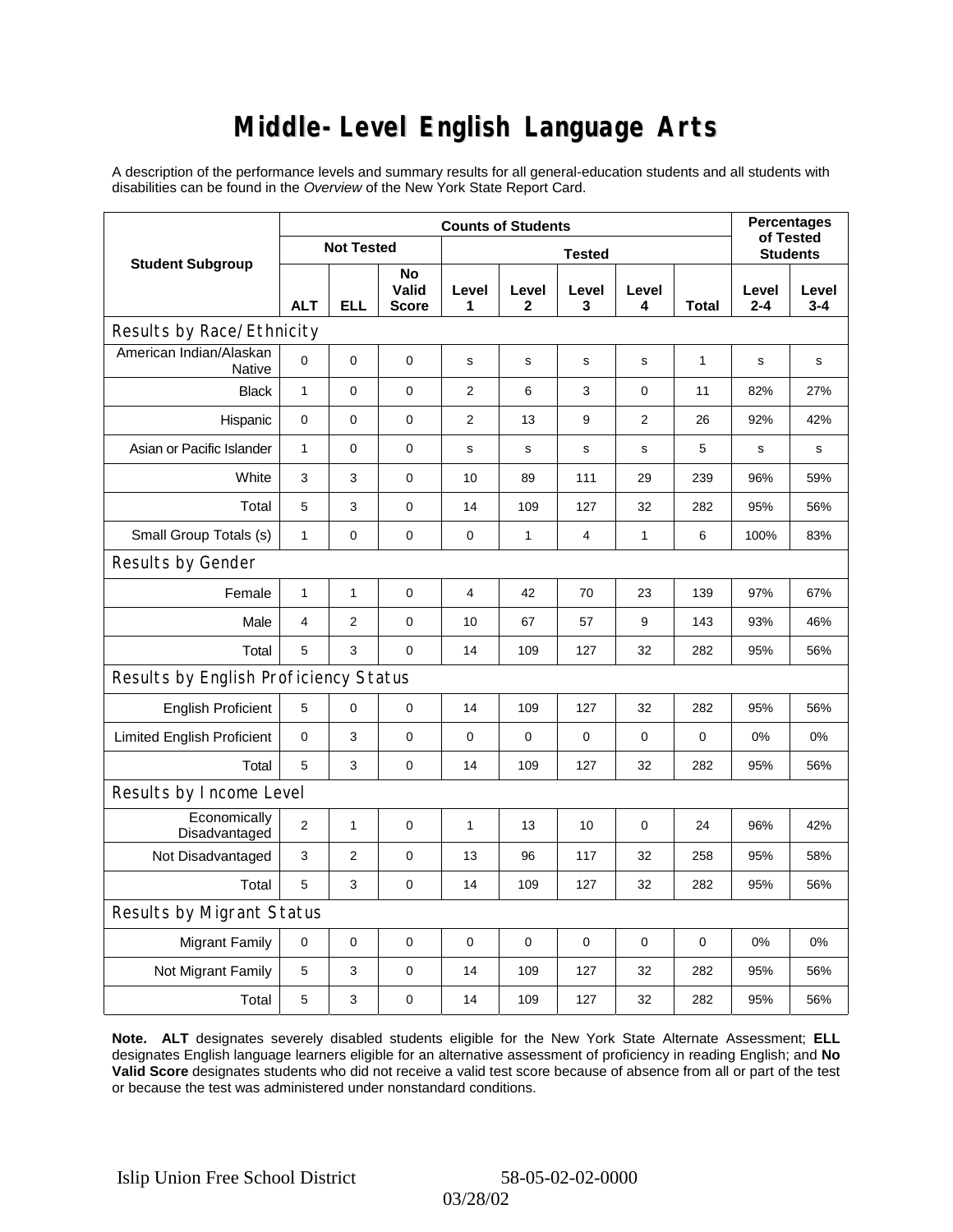### **Middle-Level Mathematics**

A description of the performance levels and summary results for all general-education students and all students with disabilities can be found in the *Overview* of the New York State Report Card.

|                                       | <b>Counts of Students</b> |                |                             |             |                       |             |            |             | <b>Percentages</b><br>of Tested |                  |
|---------------------------------------|---------------------------|----------------|-----------------------------|-------------|-----------------------|-------------|------------|-------------|---------------------------------|------------------|
| <b>Student Subgroup</b>               | <b>Not Tested</b>         |                |                             |             | <b>Students</b>       |             |            |             |                                 |                  |
|                                       | <b>ALT</b>                | <b>ELL</b>     | No<br>Valid<br><b>Score</b> | Level<br>1  | Level<br>$\mathbf{2}$ | Level<br>3  | Level<br>4 | Total       | Level<br>$2 - 4$                | Level<br>$3 - 4$ |
| Results by Race/Ethnicity             |                           |                |                             |             |                       |             |            |             |                                 |                  |
| American Indian/Alaskan<br>Native     | $\mathbf 0$               | 0              | $\mathbf 0$                 | s           | s                     | s           | s          | 1           | s                               | s                |
| <b>Black</b>                          | $\overline{2}$            | 0              | 0                           | 3           | 3                     | 4           | 0          | 10          | 70%                             | 40%              |
| Hispanic                              | 0                         | 0              | $\pmb{0}$                   | 3           | 17                    | 6           | 0          | 26          | 88%                             | 23%              |
| Asian or Pacific Islander             | $\mathbf{1}$              | 0              | $\mathbf 0$                 | s           | s                     | S           | s          | 5           | s                               | $\mathbf s$      |
| White                                 | 3                         | 3              | $\pmb{0}$                   | 15          | 106                   | 106         | 12         | 239         | 94%                             | 49%              |
| Total                                 | 6                         | 3              | $\pmb{0}$                   | 21          | 127                   | 121         | 12         | 281         | 93%                             | 47%              |
| Small Group Totals (s)                | $\mathbf{1}$              | 0              | $\mathbf 0$                 | 0           | $\mathbf{1}$          | 5           | 0          | 6           | 100%                            | 83%              |
| Results by Gender                     |                           |                |                             |             |                       |             |            |             |                                 |                  |
| Female                                | $\mathbf{1}$              | 1              | $\mathbf 0$                 | 11          | 64                    | 56          | 8          | 139         | 92%                             | 46%              |
| Male                                  | 5                         | 2              | $\mathbf 0$                 | 10          | 63                    | 65          | 4          | 142         | 93%                             | 49%              |
| Total                                 | 6                         | 3              | $\mathbf 0$                 | 21          | 127                   | 121         | 12         | 281         | 93%                             | 47%              |
| Results by English Proficiency Status |                           |                |                             |             |                       |             |            |             |                                 |                  |
| <b>English Proficient</b>             | 6                         | 0              | $\pmb{0}$                   | 21          | 127                   | 121         | 12         | 281         | 93%                             | 47%              |
| <b>Limited English Proficient</b>     | 0                         | 3              | $\pmb{0}$                   | $\mathbf 0$ | $\mathbf 0$           | $\mathbf 0$ | 0          | $\mathbf 0$ | 0%                              | 0%               |
| Total                                 | 6                         | 3              | 0                           | 21          | 127                   | 121         | 12         | 281         | 93%                             | 47%              |
| Results by Income Level               |                           |                |                             |             |                       |             |            |             |                                 |                  |
| Economically<br>Disadvantaged         | $\mathbf{1}$              | 1              | $\mathbf 0$                 | 4           | 13                    | 8           | 0          | 25          | 84%                             | 32%              |
| Not Disadvantaged                     | 5                         | $\overline{2}$ | $\mathbf 0$                 | 17          | 114                   | 113         | 12         | 256         | 93%                             | 49%              |
| Total                                 | 6                         | 3              | 0                           | 21          | 127                   | 121         | 12         | 281         | 93%                             | 47%              |
| Results by Migrant Status             |                           |                |                             |             |                       |             |            |             |                                 |                  |
| <b>Migrant Family</b>                 | $\mathbf 0$               | 0              | $\mathbf 0$                 | $\pmb{0}$   | $\mathbf 0$           | $\mathbf 0$ | 0          | 0           | 0%                              | 0%               |
| Not Migrant Family                    | 6                         | 3              | 0                           | 21          | 127                   | 121         | 12         | 281         | 93%                             | 47%              |
| Total                                 | 6                         | 3              | 0                           | 21          | 127                   | 121         | 12         | 281         | 93%                             | 47%              |